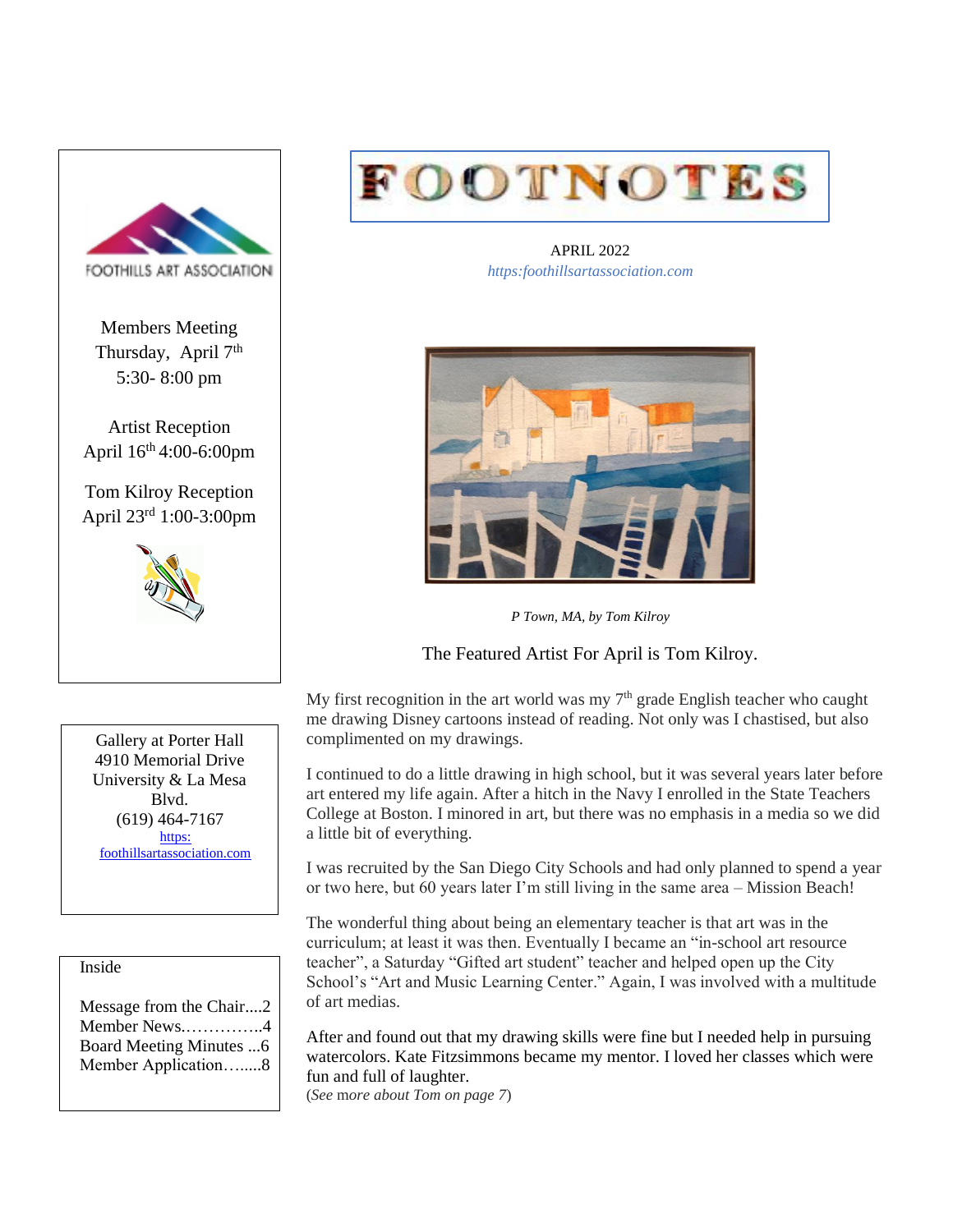**PRESIDENT** Peggy Connolly

**1 st VICE PRESIDENT** to be determined

**2 ND VICE PRESIDENT** Roberta Labastida

**3 rd VICE PRESIDENT** Judy Sawyer

> **TREASURER** Roz Oserin

**SECRETARY** Gary Dyak

**GALLERY COORDINATOR** Renee Cuifo & Roberta Labastida

> **FEATURED ARTIST COORDINATOR** Judy Sawyer

**HISTORIAN & FACEBOOK COORDINATOR** Renee Cuifo

**NEWSLETTER EDITOR** Bonnie Owen

**SHOW HANGING COORDINATOR** Barbara Drews

> **WEBSITE COORDINATOR** Robert Pinner

Contact all above by email: [foothillsartassoc@gmail.com](mailto:foothillsartassoc@gmail.com) **Gallery** 619) 464-7167



# **Message from the Chair**

I hope this note finds you all well and busy with your artwork.

We had a Members Meeting for the first time in a couple of months and it was great to see people

gathering and interacting. I would like to thank our Guest Demo and Workshop Artist. Liane Glasrud. Liane is a mixed media artist who does beautiful work with paint and paper. Those of us who took the workshop had a great time and it certainly excited me to do more of the same type of art.



#### **APRIL SCHEDULE**

**Monday- April 4th - BOARD MEETING – 10:00am Via ZOOM Thursday-April 7<sup>t</sup>**<sup>h</sup> - **Take Down / Take in -11:00am – 4:00pm Thursday-April 7th - Member's Meeting/ Art Demo – 5:30pm-8:00pm Featured Artist for April is TOM KILLROY**

*APRIL SHOW* **Annual Members Juried and Judged Show (No specific theme, prizes awarded)**  Entry fees - \$20 one entry, \$10 second entry, \$10 third entry. Awards 1st Prize / \$400, 2nd Prize \$250, 3rd Prize / \$100 Honorable mentions/ 3 Awards \$25 each Friday April 8th Juror - NELL BARTLETT 8:30am

*(Continued on Page 3)*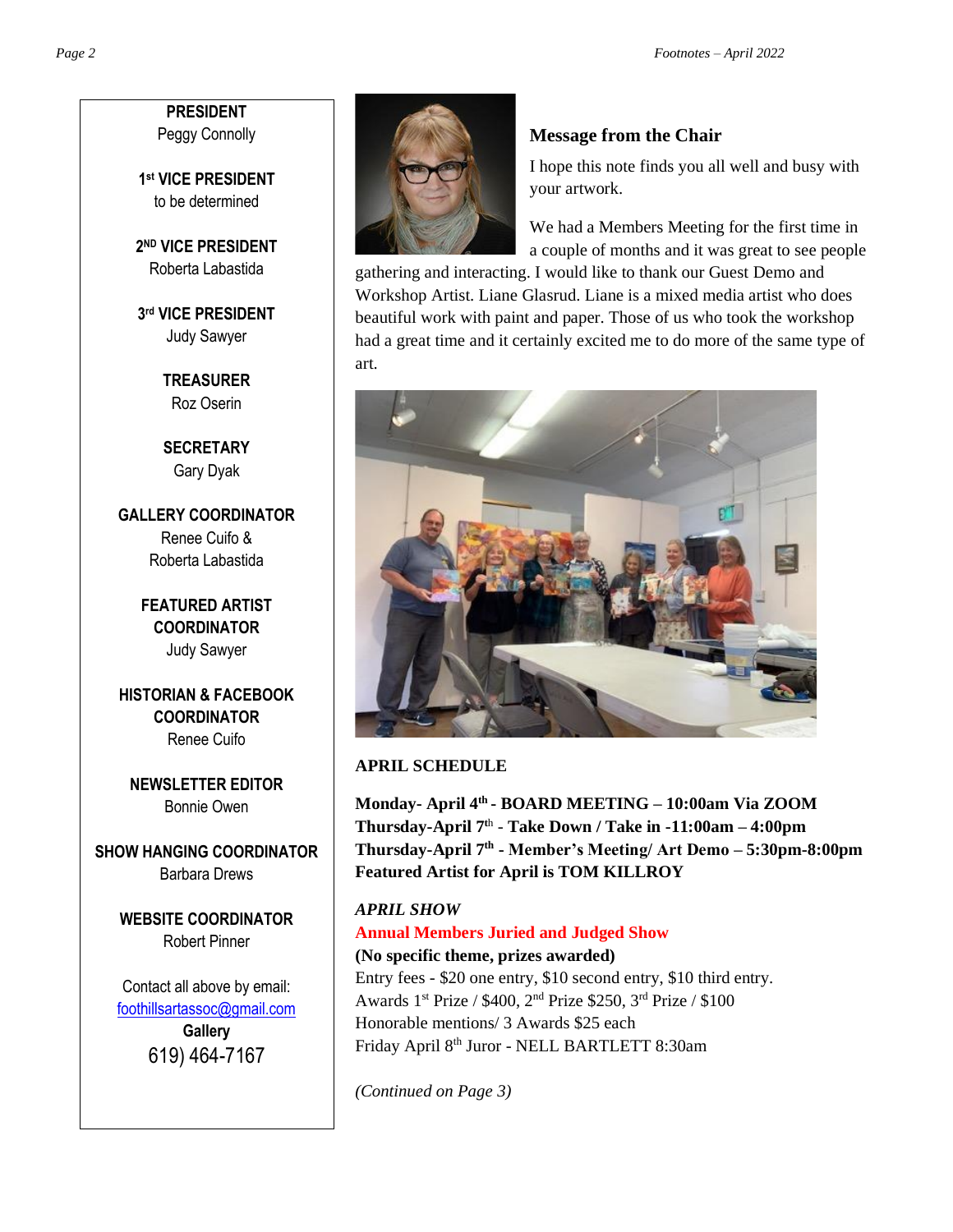#### **Message from the Chair** *(Continued from Page 1)*

We will be in touch with you if your painting was not accepted so you can pick it up. We usually have a large number of paintings submitted but can only fit so many.

#### **Artists' Reception Saturday April 16th 4:00-6:00pm**

# **PLEASE NOTE: PLEASE REGISTER ON-LINE WITH A PHOTO OF YOUR WORK. THIS WILL ALLOW US TO HAVE THE COMPLETE SHOW UP ON OUR WEBSITE.**

**I am happy to take pictures of your work and help you to enter into the show. I can set aside Saturday March 26th from 11:00am-3:00pm to take a photo of your work and enter it on-line. Please bring your work without glass- you will have time to properly frame it before take in day on Thursday April 7th .** 

Happy to say the final WiFI has been installed and printing is now available.

The WIFI address and Password are on top of the printer in the Gallery and if you want to print please make sure you have the gallery printer selected when you print. The laptop in the gallery should be all set for this.

We continue to need more volunteers for The Wild Life Show. Please let me know if anyone would like to be added to any committees, Wild Life, Gallery Sitters, Hospitality etc.

We also need the 1<sup>st</sup> VP spot to be filled and the election should take place in May. Please let me know if anyone has someone to nominate.

That is it for me for now-until we meet again may your days be filled with peace and joy.

Sincerely,

Peggy Connolly

President Foothills Art Association

> Over 80 (by the 12/31/22)? If you would like to be part of the "Octos" group show in August, please let us know, or contact us for further information: [hazelmwaters@aol.com.](mailto:hazelmwaters@aol.com)

----------------------------------------------------------------------------------------------------------------------------------------------------------

We will be having a small reception on a Saturday afternoon so that some of our younger members can meet the "oldies".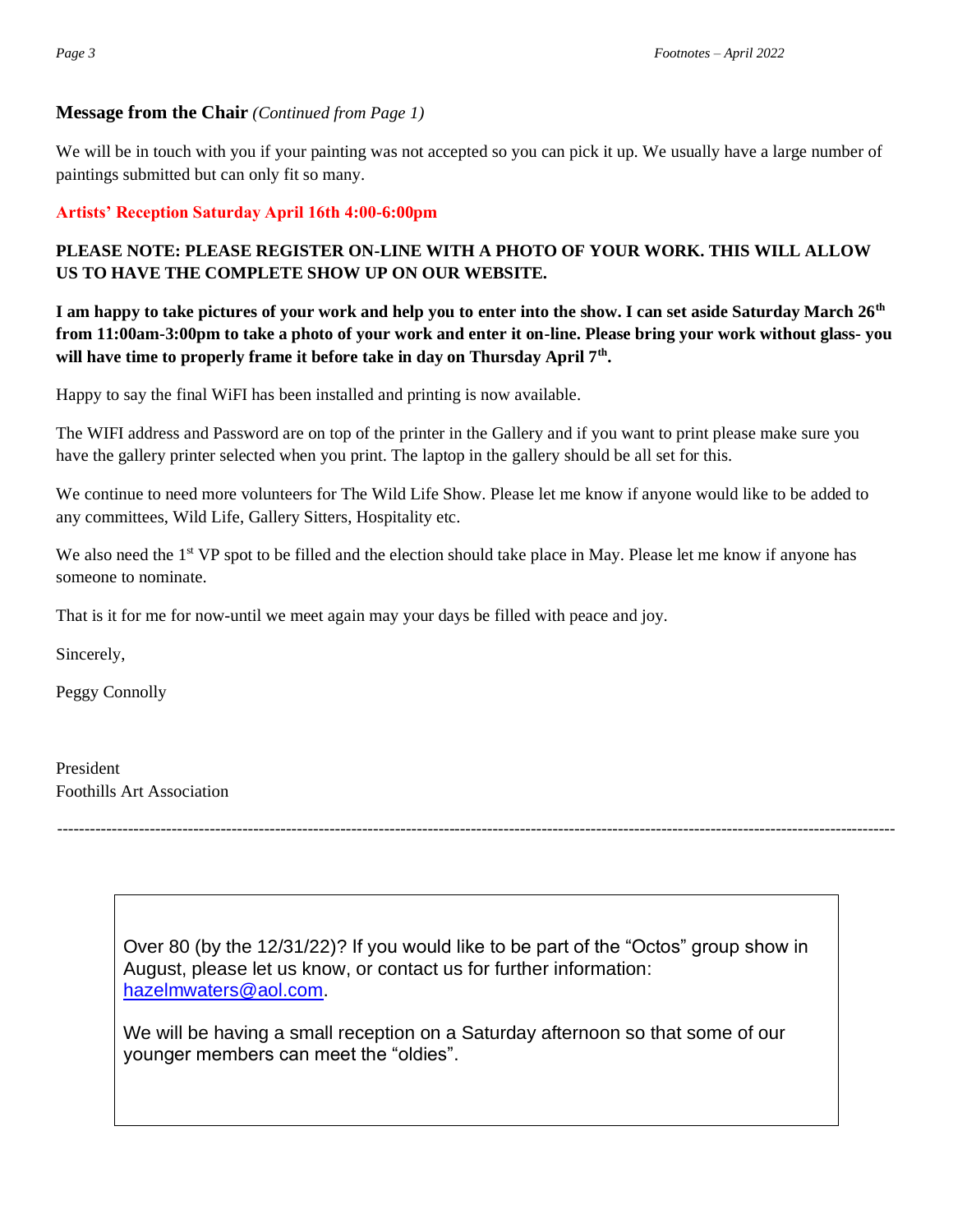#### **MEMBERS NEWS AND EVENTS**

**From Judy Minich –** I'm very proud and excited that two of my watercolors were accepted into the March San Diego Watercolor Society show. I was equally honored to have a painting in the February show and in the new Triennial Show. It's an exciting new chapter for me!





 *Sunflowers* by Judy Minich *A Bit of Spring* by Judy Minich

**From Sandie Seckington –** My painting *Storm Approaching* was accepted into the San Diego Watercolor Society.



*Storm Approaching* by Sandie Seckington

**From Gloria Henderson** –My painting, "Hi!" was accepted into the March SDWS exhibit.



*Hi* by Gloria Henderson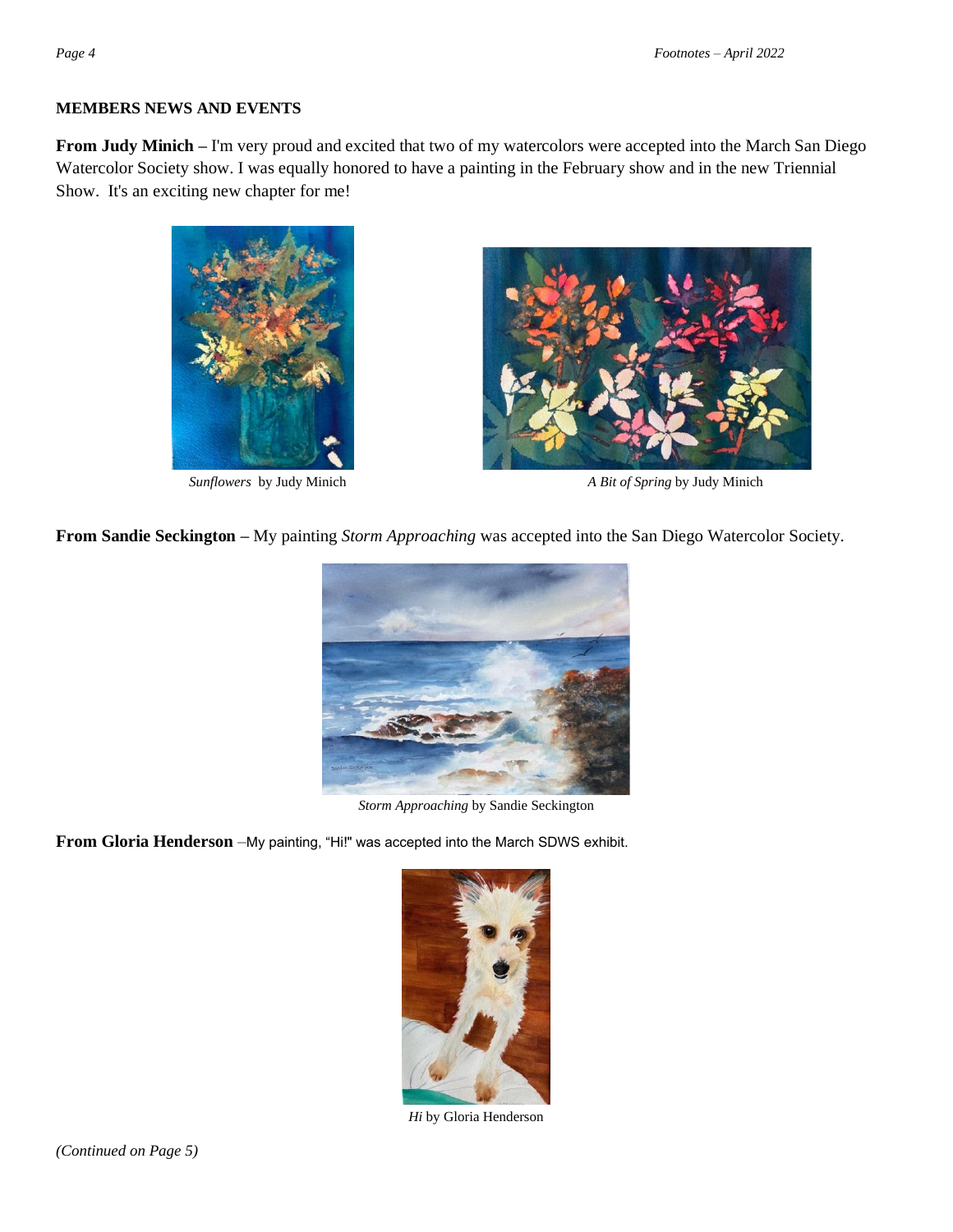## **Members News and Events (***Continued from Page 4)*

**From Gary Dyak** – My colored pencil drawing W*hen I Dream of Flora* received an Honorable Mention at the Angeles CPSA Pencil Painting exhibit at the Cypress Community Gallery



*When I Dream of Flora* by Gary Dyak

**From Tony Scriba** – My watercolor *Kaleidoscope Eyes* is currently displayed at the SDWS.



*Kaleidoscope Eyes* by Tony Scriba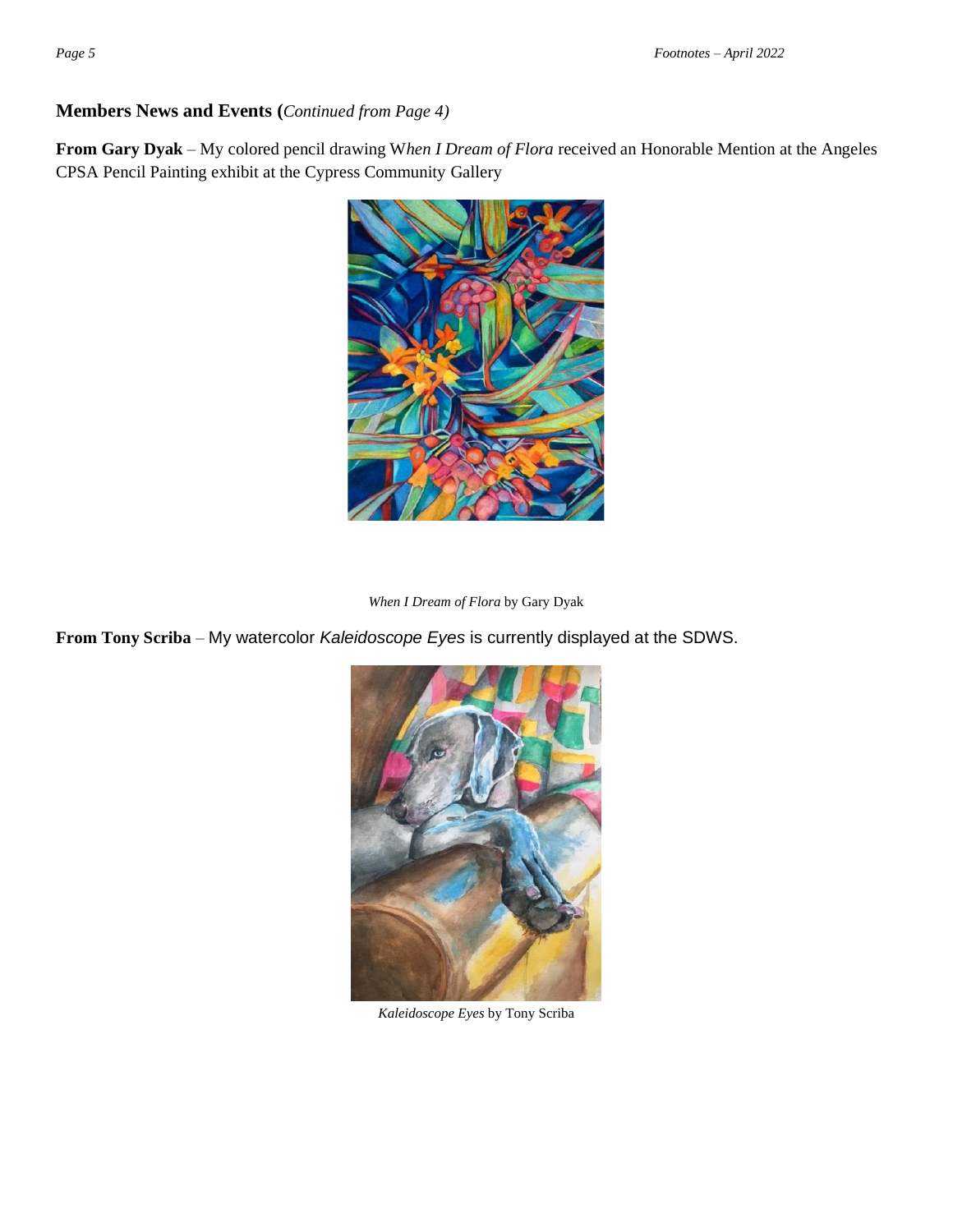# **FOOTHILLS ART ASSOCIATION MARCH 2022 BOARD MEETING**

The Foothills Art Association Board meeting convened via Zoom on Monday February 28th, 2022 at 10:00a.m.

Attendees: Gary Dyak, Peggy Connolly, Judy Sawyer, Roz Oserin, Roberta LaBastida and Barbara Drews

- 1. The results from the People's Choice voting for the Old Masters show are: 1st Place Sherma Lewis / *Cafe Terrace at Night*, 2nd Place Patty Palenschat / *Girl with Pearl Earring*, and 3rd Place Drew Bandish / *Banks of the Somme*.
- 2. Rustin has secured our Demo and Workshop artist for our Members meeting on March 3rd. She is Liane Glasrud. Rustin will provide a sign-up sheet for the workshop.

Peggy will ask for new volunteers for the following positions: the board position of 1st Vice President and Committee members for the Wildlife in Art show.

- 3. The Annual Members Juried Show is scheduled for April. The Juror is Nell Bartlett. Peggy motioned to waive the rule that members would be required to exhibit artwork three times during the past year in order to qualify to enter the Members Juried Show. Gary seconded the motion and the motion passed.
- 4. The completion of the WiFi installation should be completed by March 7<sup>th</sup>.
- 5. Peggy will order new business cards for the Gallery- we need to find out who has that file.
- 6. The board will explore options for replacing or upgrading the bathroom floor.
- 7. Peggy tabled a motion to have the Featured Artist gallery sit on the 1st and 3rd Saturday of their exhibit. Roz seconded the motion and it was passed. Featured Artists have the option of having a reception for their show and refreshments will be provided by the artist.

The next Board meeting will be held via Zoom on April 4th, 2022 at 10:00.

The meeting was adjourned at 11:00am.

The San Diego County Fair Fine Art Submissions is open. The deadline is April 22, 2022. Online entry only.

[www.sdfair.com/exhibits/fine-art/](http://www.sdfair.com/exhibits/fine-art/) for prospectus and online entry.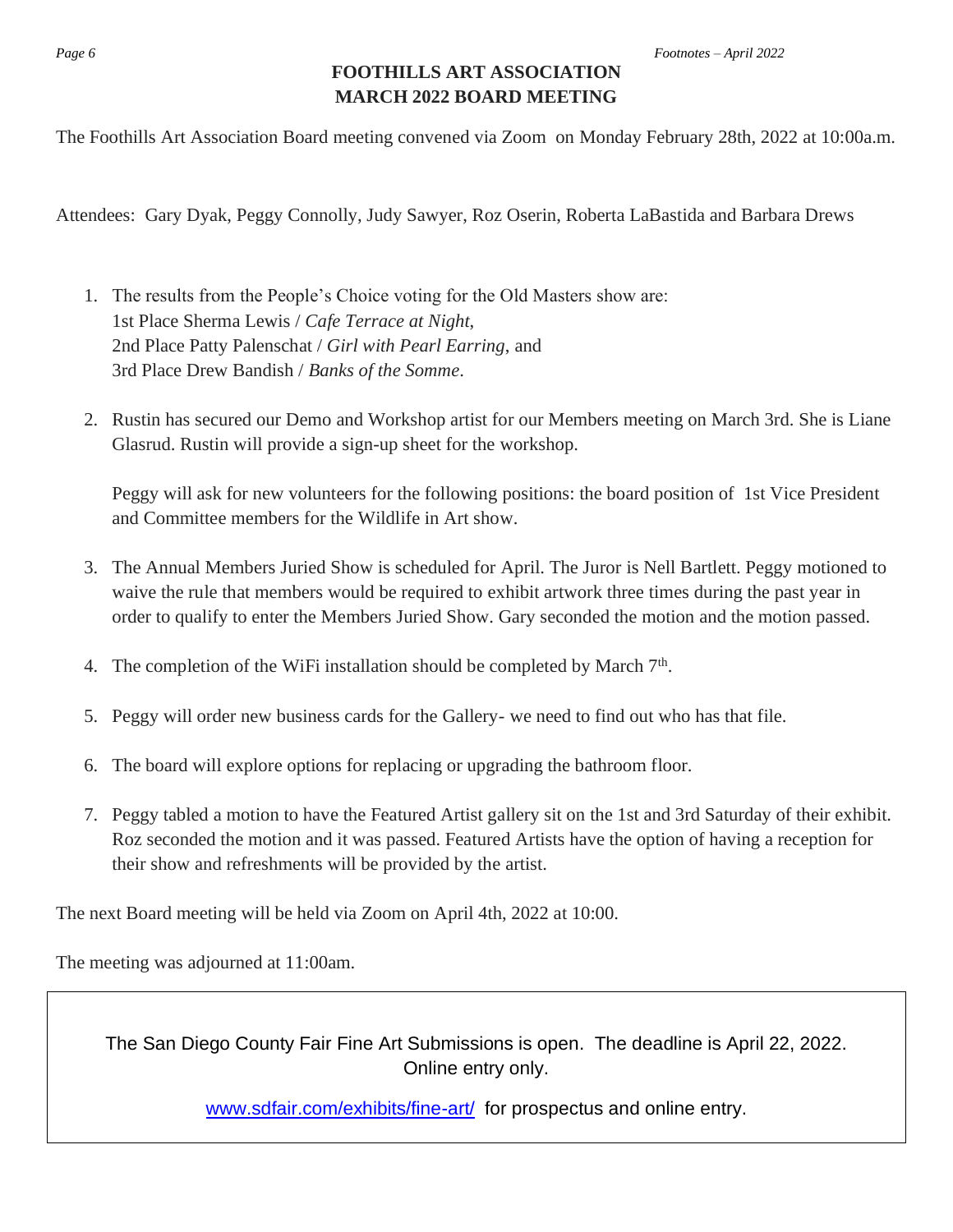# **The Featured Artist for April is Tom Kilroy** *(Continued from page 1)*

Other who have helped me along the way are Annette Paquet and a workshop by Frank Webb. After 40 years of teaching, I retired to have more time to concentrate on art for myself. I enrolled in a few adult education classes

Eventually my paintings were accepted into the Del Mar Fair Art Show and the San Diego Watercolor Association.

Today I am constantly experimenting with subject matter and style. Being from Boston I have a tendency to gravitate towards boats and seascapes.

I enjoy being a member of this friendly Foothills Art Association and having the opportunity to show some of my works each month. I truly appreciate the opportunity to be the "Artist of the Month."



*Stormy Maui* by Tom Kilroy *Solitude* by Tom Kilroy